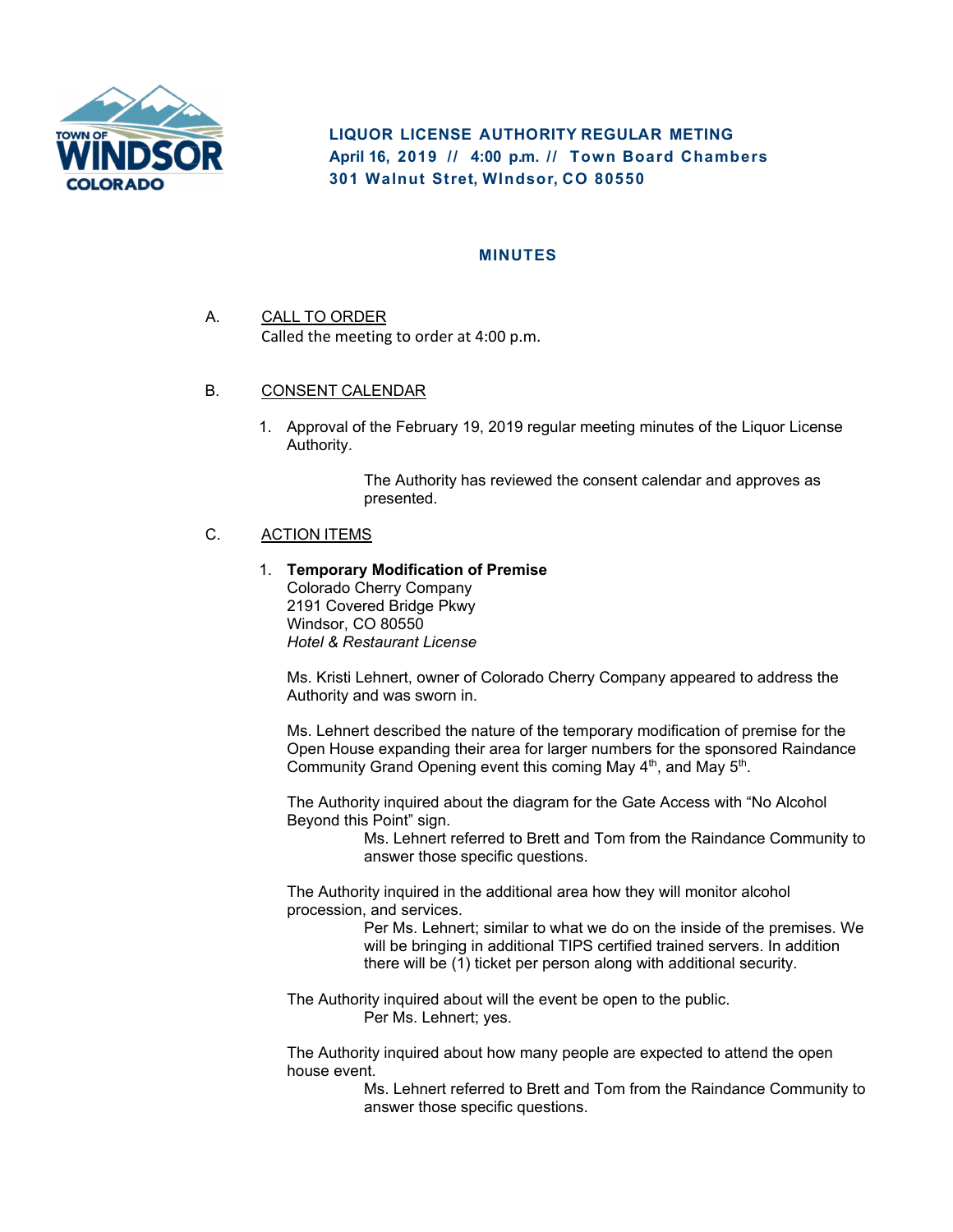The Authority inquired about if Ms. Lehnert would be hiring the TIPS Certified individuals to run that area since this is an extension of her liquor license.

Per Ms. Lehnert; yes, she stated she would be overseeing those operations.

The Authority inquired about whether the fire protection district has reviewed and approved the tent set-up

Per Ms. Lehnert; yes.

The Authority inquired about whether the fire protection district approval documents where available with Ms. Lehnert today.

> Ms. Lehnert referred to Brett and Tom from the Raindance Community to answer those specific questions.

The Authority inquired about where the point of sale and service will happen. Will the customers purchase the alcohol inside of the restaurant premise, and carry the drinks outside.

> Per Ms. Lehnert there will be a couple of different points; bar set-up in the additional tent area, and inside of the restaurant premise.

The Authority inquired about whether patron's can walk up to the bar, and if individuals will be serving.

> Per Ms. Lehnert stated it won't be random there will only be 2 points of sale.

Mr. Brett Eckelkane, Raindance Community appeared to address the Authority and was sworn in.

The Authority inquired about the diagram, and what the set-up will be in regards to the tent.

> Mr. Eckelkane referenced the blue boundaries, which are the current Colorado Cherry Company liquor license boundaries. The proposal is the red shaded area of the diagram to be an additional liquor serving area during the event. The area will be surrounded by fencing with gate access with "No Alcohol Beyond this Point" signs posted which will allow us to monitor who is in and out of the area without restricting inaccessibility for the fire protection district.

The Authority inquired about whether the fire protection district has reviewed and approved the diagram, and discussed tent set-up.

Per Mr. Eckelkane we did review the diagram with fire protection services, and supplied a letter from Chief stating unable to inspect from a tent permit until properly erected in place.

The Authority stated the reasoning behind the inquiry with the fire protection district is inspecting the tent, and making sure the capacity, including entrances, and exits are set-up for public safety making sure there are no unforeseen delays for the event.

The Authority inquired about what type of fencing will be used to surround the area. Per Mr. Eckelkane they are working with the contractor in regards to fencing.